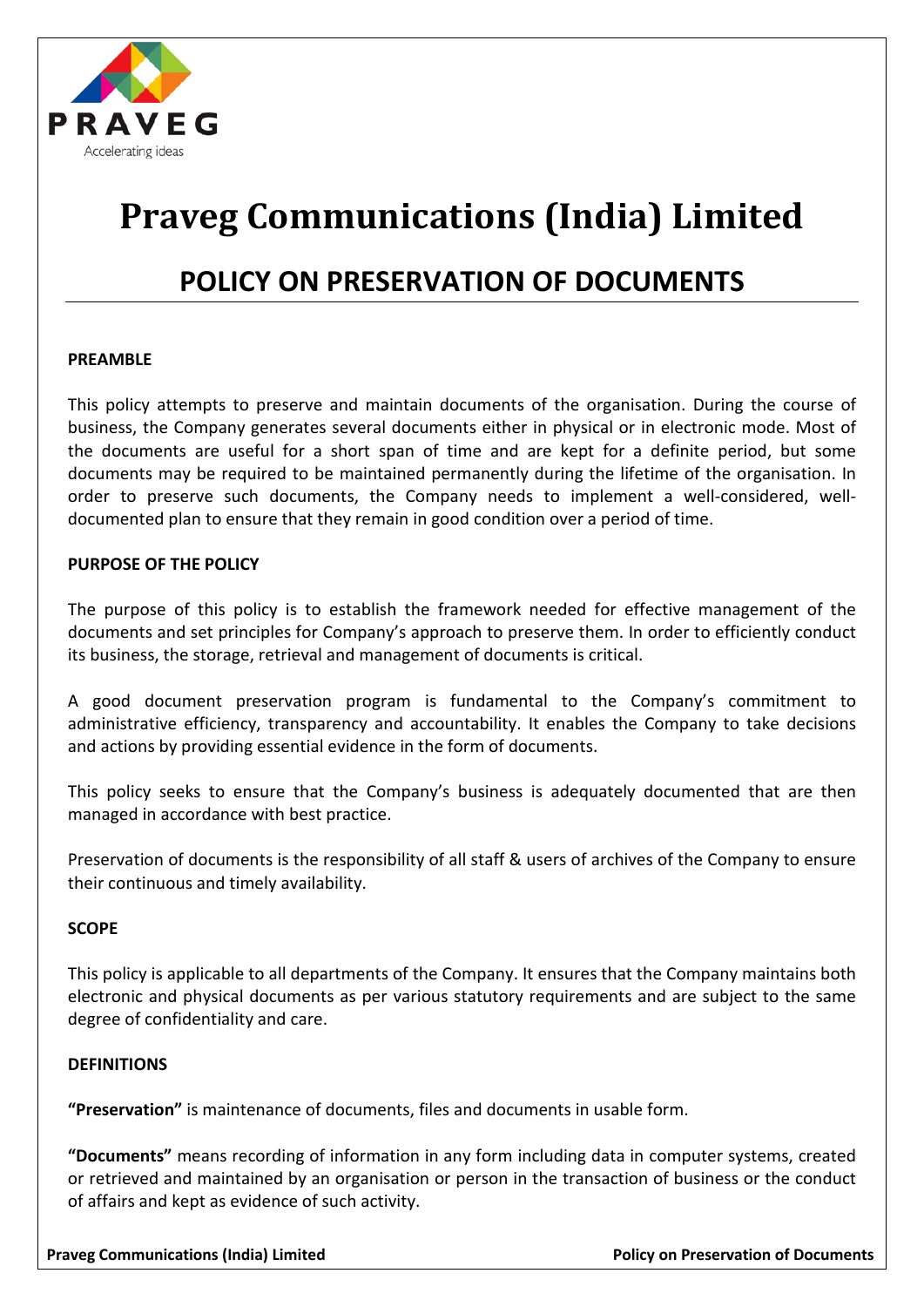

**"Document keeping"** means making and maintaining complete, accurate and reliable evidence of business transactions in the form of recorded information.

**"Company"** means Praveg Communications (India) Limited

**"Board of Directors" or "Board"** means the Board of Directors of Praveg Communications (India) Limited, as constituted from time to time.

**"Policy"** means policy on Preservation of documents.

**"Storage Options"** means

**Online storage:** Documents are kept on a server or hard drive and are immediately available for use over a network. This option is best for documents that must be accessed frequently.

**Near-line storage***:* Documents are stored on media such as optical disks in jukeboxes or tapes in automated libraries which are attached to a network. Their retrieval is slower than compared to the online storage, it is appropriate for documents that are occasionally accessed.

**Offline storage:** Documents are stored on removable media and must be manually retrieved. This option provides the slowest access and should be used for documents that are only rarely needed.

**"Listing Regulations"** means the Securities and Exchange Board of India (Listing Obligations and Disclosure Requirements) Regulations, 2015.

#### **POLICY**

#### **a) Legislative Framework and Standards**

- Companies (Preservation and Disposal of Records) Rules, 1966
- Companies Act, 2013
- Securities and Exchange Board of India (Listing Obligations and Disclosure Requirements) Regulations, 2015.

#### **b) Creation of Documents**

All employees of the Company are required to create accurate documents regarding their respective matters. The documents should:

- facilitate necessary action by employees and their successors at any level at all points of time;
- facilitate proper scrutiny of the conduct of businesses by anyone authorized to undertake such scrutiny;
- protect the financial, legal and other rights of the organisation, its clients and any other people affected by its actions and decisions.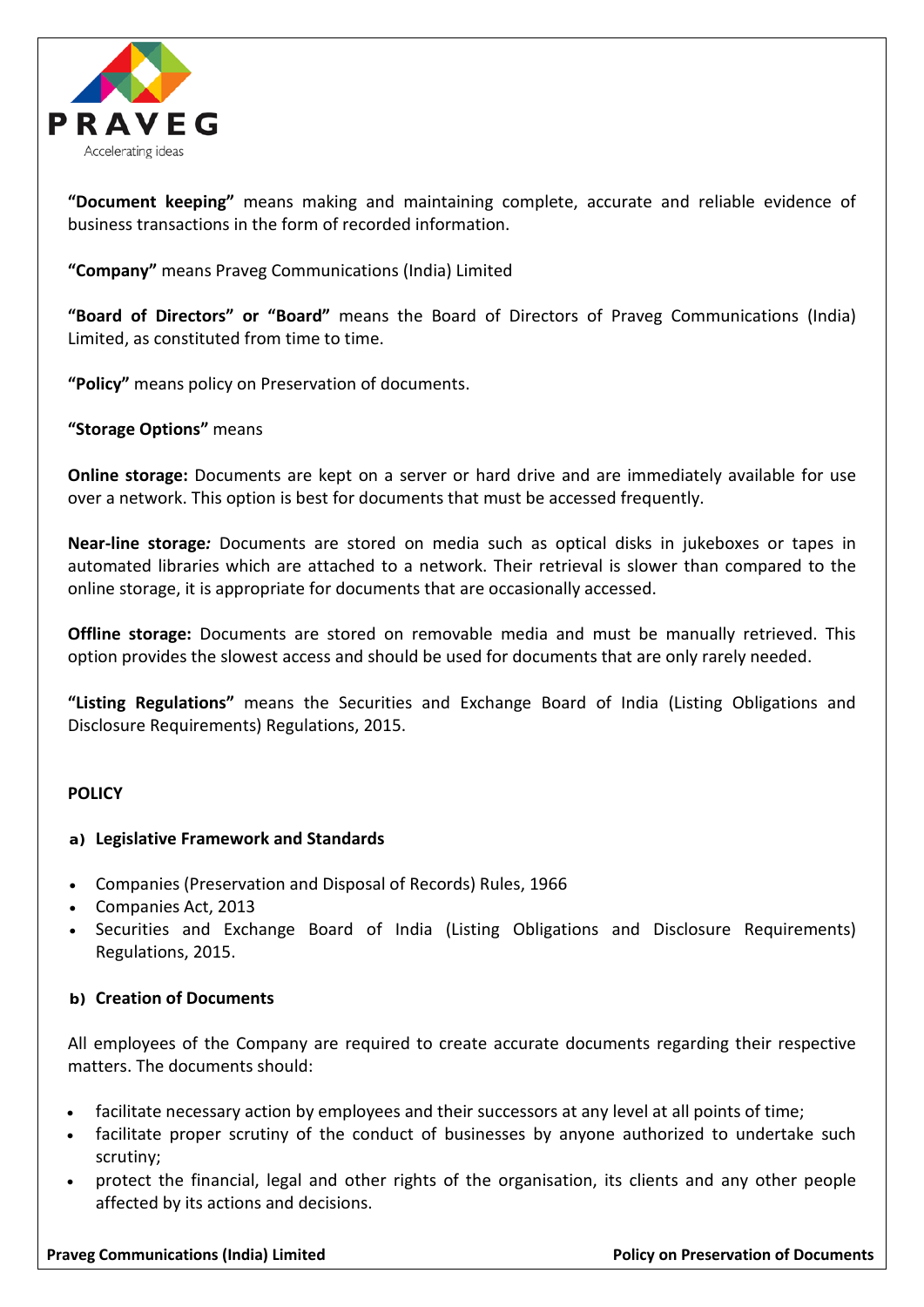

#### **c) Maintenance of Documents**

Every member of the Company is responsible for making and keeping the documents as may be necessary to fully and accurately record the functions, activities, transactions and affairs of the Company. They must handle the documents sensibly and with care and preserve them to avoid any damage before its prescribed time limit.

- Digital documents can be maintained in forms such as emails, web pages or database records, plus scanned versions of papers that have been digitized in business processes.
- Physical documents to be maintained in books and files.
- All digital and physical records to be saved at the registered office of the Company and no physical records can be migrated without permission of the respective Department Head
- A reproduction of any original record on microfilm or on any other medium shall be certified by the respective Head of Department of the Company to be a true and accurate reproduction of the original of such document.

#### **d) Disposal and Destruction of Documents**

- All documents mentioned in **Category A** which are temporary in nature must be preserved for a period not less than 8 years or such other period as may be prescribed under any law for the time being in force and thereafter the records can be destroyed. However, all documents mentioned in **Category B** need to be permanently preserved by the Company during its entire life time. Utmost care is to be taken to ensure that files are well preserved.
- The Company shall maintain a register wherein it shall enter brief particulars of the documents destroyed and all entries made therein shall be authenticated by the Department Head for the purpose. Inspection of this register is restricted.

|    | <b>Category A</b>                                                           | <b>Category B</b>                                                      |
|----|-----------------------------------------------------------------------------|------------------------------------------------------------------------|
| 1. | Proxy forms                                                                 | Certificate of incorporation                                           |
| 2. | Representation letters                                                      | Certificate of change of name<br>(if any)                              |
| 3. | maintained<br>the<br>under<br>registers<br>Statutory<br>Companies Act, 2013 | Memorandum and Articles of Association<br>as amended from time to time |
| 4. | Circular resolutions                                                        | Counter folios of Share Certificates issued<br>from time to time       |